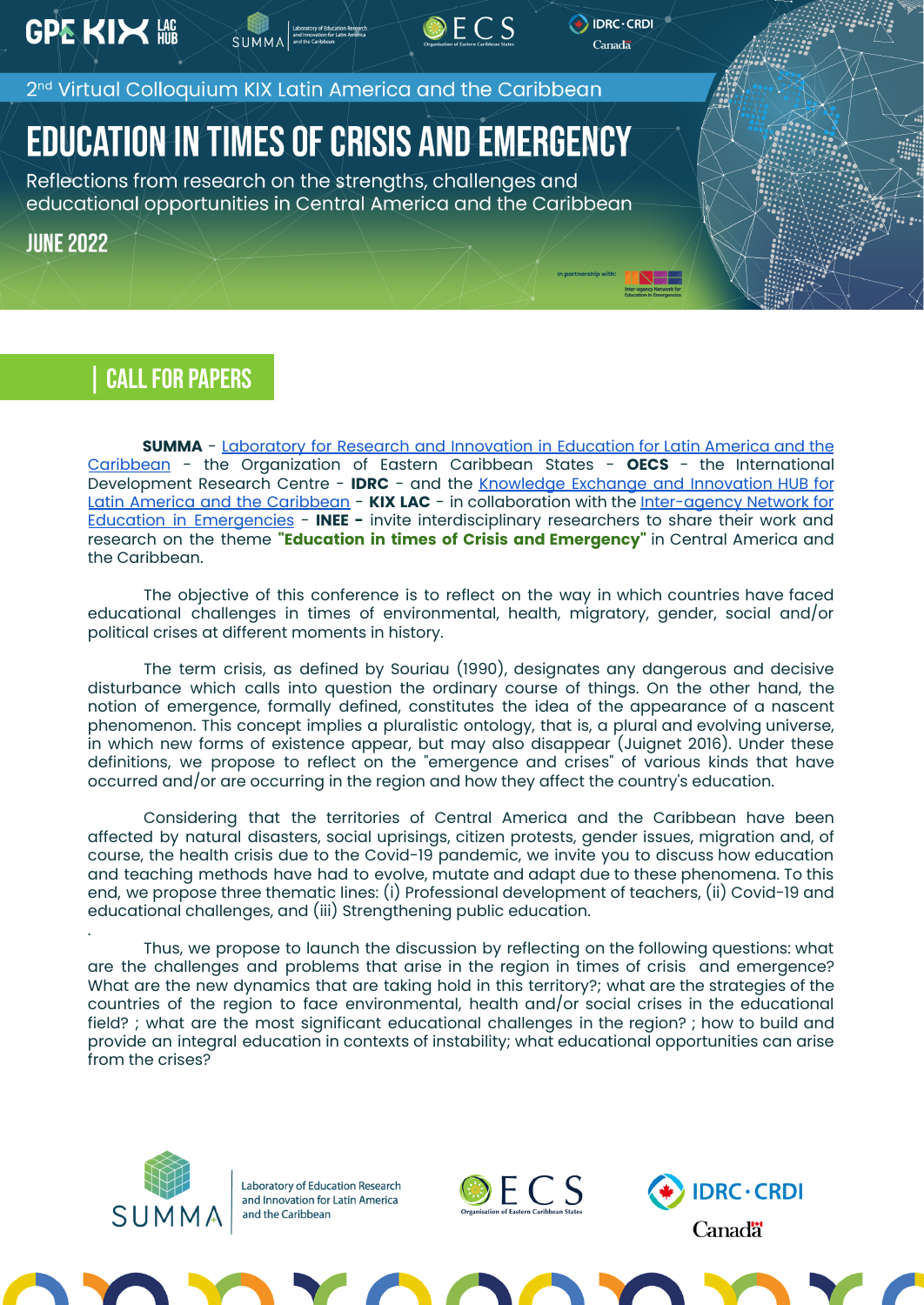**GPE KIX NO** 

2<sup>nd</sup> Virtual Colloquium KIX Latin America and the Caribbean

# **EDUCATION IN TIMES OF CRISIS AND EMERGENCY**

Reflections from research on the strengths, challenges and educational opportunities in Central America and the Caribbean

**JUNE 2022** 

In order to answer these questions, two main axes of articulation are proposed:

### | Axes of articulation

#### **1. PUBLIC POLICIES IN EDUCATION**

This axis addresses the development, implementation, effectiveness and impact of education policies in countries of the region in face of Covid-19, natural disasters, socio-political crises, among others. How do countries construct their educational policies in these contexts? Which policies have been most effective?

 $DECS$ 

DRC · CRDI Canada

#### **2. METHODOLOGIES AND STRATEGIES IN THE CLASSROOM**

This axis focuses on the various strategies implemented to deal with crisis and emergency situations at the micro and/or local level in the region. What has been done or is being done in the classrooms to cope with adverse contexts? What are the most significant issues to be addressed in the classrooms in the region? How and to what extent do natural, social, and political phenomena affect students' educational experience?

### CONDITIONS FOR THE SUBMISSION OF PAPERS AND TIMETABLE

Those wishing to propose a paper are invited to send an abstract of 400 to 500 words (bibliography not included). **Papers submitted should focus on one or more of the following Central American and Caribbean countries: Dominica, El Salvador, Grenada, Guatemala, Guyana, Haiti, Honduras, Nicaragua, St. Lucia and St. Vincent and the Grenadines.** Papers presenting the results of completed or ongoing research are welcome.

Abstracts will be accepted in English and/or French and should include:

- Axis to which it responds.
- Title.
- Issue
- Relevance.
- Methodology.
- Results.
- Bibliography.





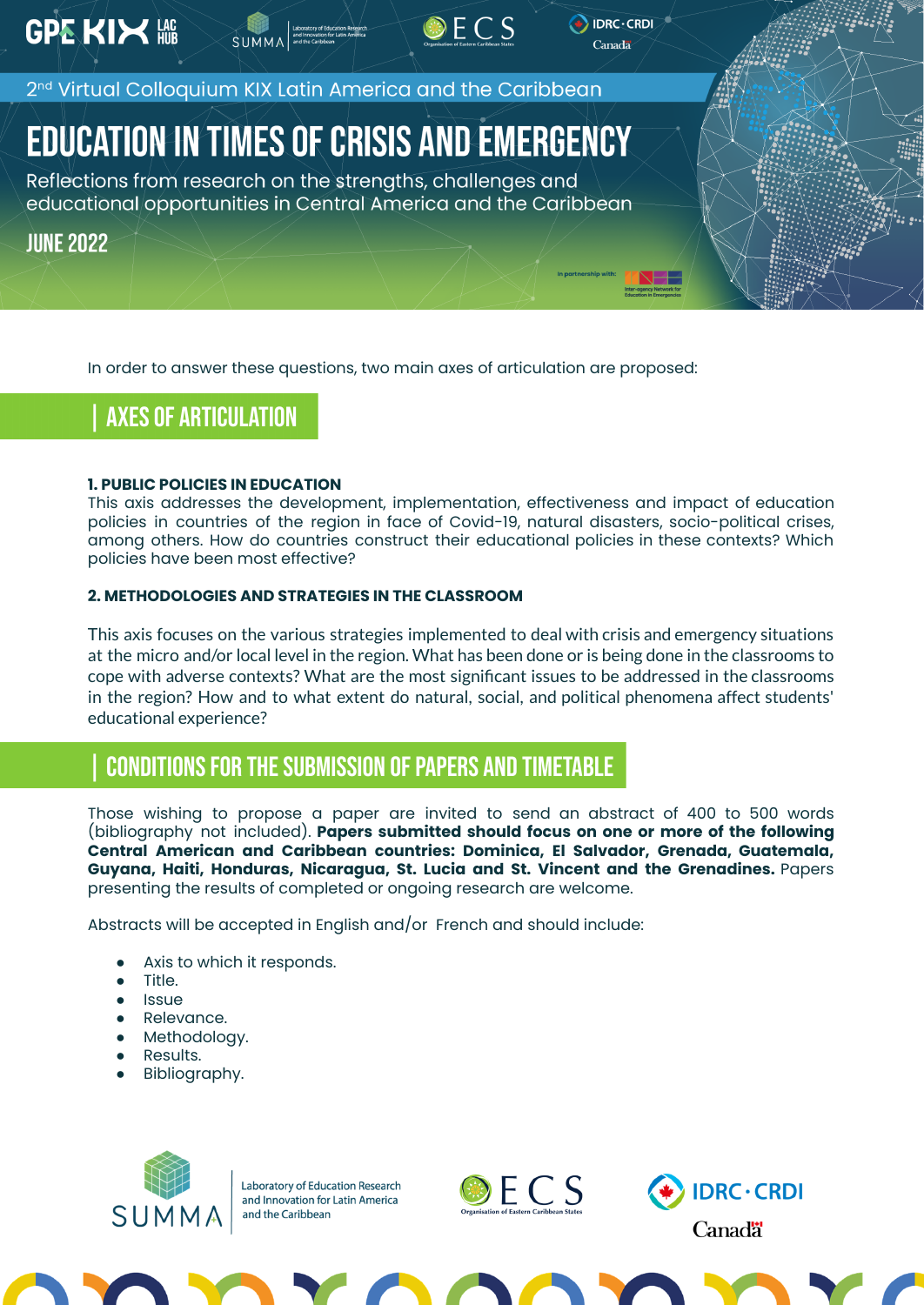**GPE KIX NE** 

2<sup>nd</sup> Virtual Colloquium KIX Latin America and the Caribbean

Exporator

## **EDUCATION IN TIMES OF CRISIS AND EMERGENCY**

Reflections from research on the strengths, challenges and educational opportunities in Central America and the Caribbean

**JUNE 2022** 

Abstracts should be accompanied by the author's full name, institutional and/or work affiliation (if applicable), academic degree or profession and a contact email address. Selected **papers will be included in a digital publication edited by SUMMA.** The full paper (2,500 - 3,500 words) must be submitted by the conference date.

 $DECS$ 

 $\bigoplus$  IDRC  $\cdot$  CRDI

Canada

Paper proposals should be sent to the conference organizers by e-mail to maciel.morales@summaedu.org and kix.lac@summaedu.org with the subject line: **Abstract application - Second KIX LAC | SUMMA Conference at the latest on Friday, May 13, 2022**

THE COLLOQUIUM WILL BE HELD ON **JUNE 22th, 2022 IN VIRTUAL FORMAT, IN ENGLISH AND FRENCH LANGUAGES.**





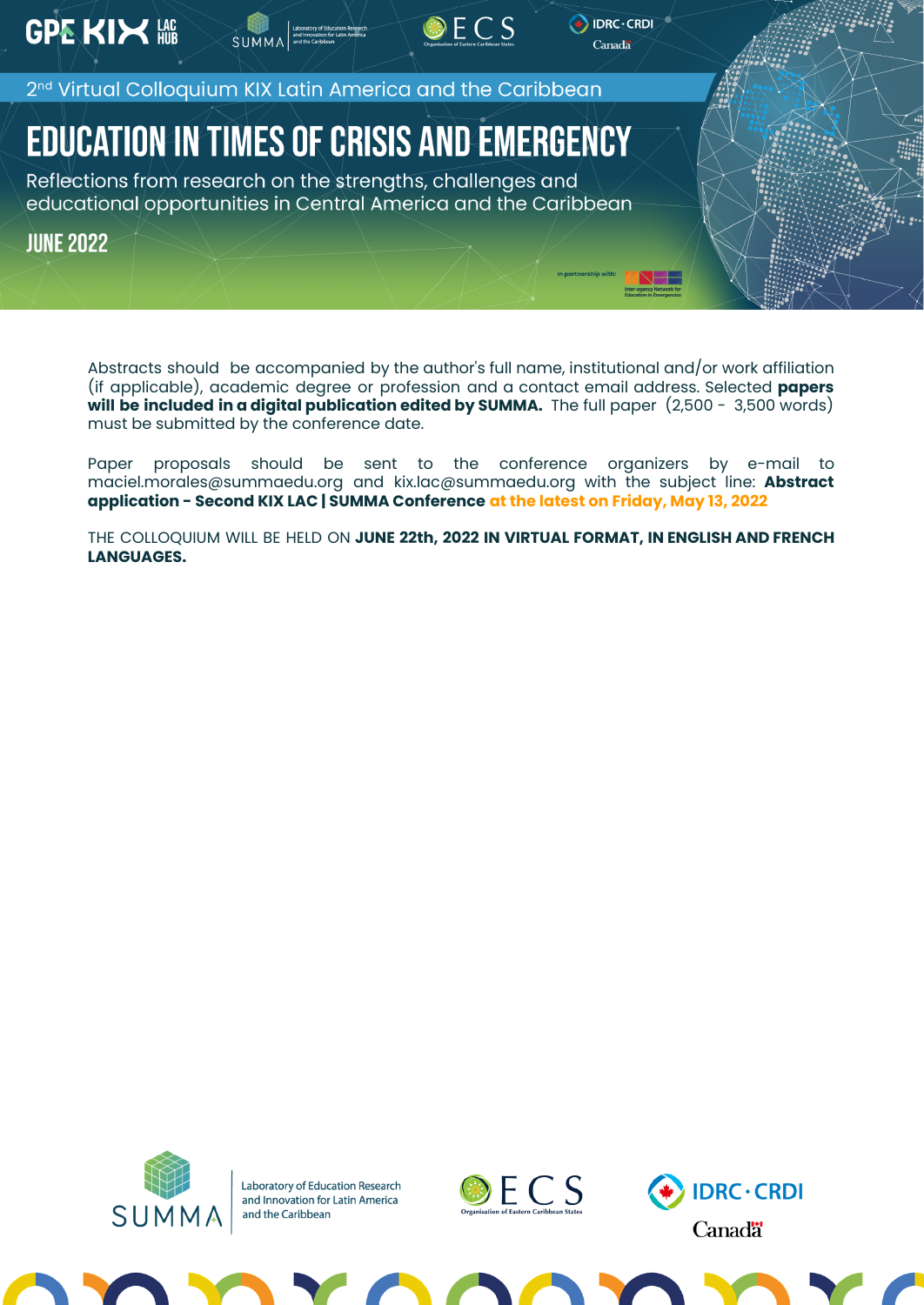2<sup>nd</sup> Virtual Colloquium KIX Latin America and the Caribbean

## **EDUCATION IN TIMES OF CRISIS AND EMERGENCY**

Reflections from research on the strengths, challenges and educational opportunities in Central America and the Caribbean

**JUNE 2022** 

### | Scientific and adjudication committee

#### **| JudyAnn Auld**

Principal, Victoria School for Special Education

Research Assistant, RISE Caribbean Educational Research Centre, The University of the West Indies.

 $DECS$ 

DRC · CRDI Canada

#### **| Florencio Ceballos**

Sociologist, DEA in Educational Sciences University Paris VIII, France. Senior Specialist of the Knowledge Exchange and Innovation Program (GPE KIX).

#### **| Itazienne Eugène**

Dr. in Psychological and Educational Sciences. Historian Professor-researcher, State University of **Haiti** 

#### **| Javier González**

PhD and MPhil in Economic and Social Development from the University of Cambridge. Director of SUMMA and affiliated professor at the Centre of Development Studies, University of Cambridge.

#### **| Maciel Morales Aceitón**

Dr. in Educational Sciences from the University of Paris V, Descartes-Sorbonne, France. Member of the Research Group on (trans)formative spaces (GRET), France and researcher at KIX LAC.

#### **| Lisa Sargusingh-Terrance**

Education Development Management Unit (EDMU), Organisation of Eastern Caribbean States (OECS) Commission

#### **| Quenita Walrond-Lewis**

Master in Child Study and Education from the Ontario Institute for Studies in Education (OISE)/University of Toronto (UT) , Director of the National Center for Educational Resource Development (NCERD)





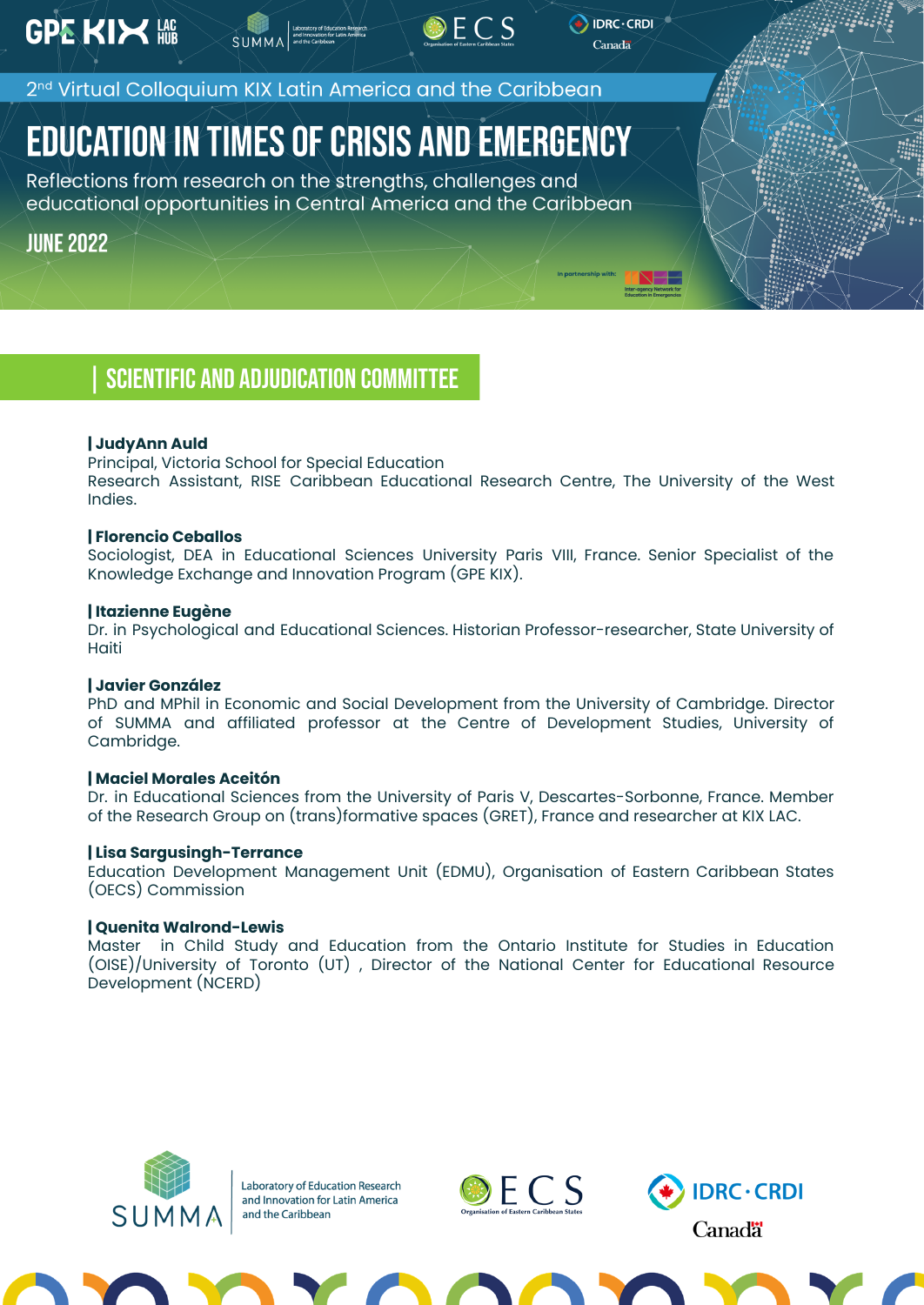**GPE KIX NOTE** 

2<sup>nd</sup> Virtual Colloquium KIX Latin America and the Caribbean

SUMMA<sup>and line</sup>

## **EDUCATION IN TIMES OF CRISIS AND EMERGENCY**

Reflections from research on the strengths, challenges and educational opportunities in Central America and the Caribbean

**JUNE 2022** 

## | Bibliography

Alpízar, M. (2009) Educación y reducción de riesgos y desastres en Centroamérica : gestión del riesgo / Coordinación Educativa y Cultural Centroamericana, (CECC/SICA). Colección Pedagógica Formación Inicial de Docentes Centroamericanos de Educación Básica, n. 50)

 $DECS$ 

DRC · CRDI

Canada

- Delmas, Mathilde. « Au cœur de l'urgence. Témoignage », Empan, vol. 85, no. 1, 2012, pp. 167-171.
- INEE (2020) ANNUAL REPORT: https://inee.org/system/files/resources/INEE%202020%20Annual%20Report%20v5.1.pdf
- INEE (2021) COVID-19 Evidence Gaps 2020 Survey Analytics : https://inee.org/system/files/resources/INEE%20COVID-19%20Evidence%20Gaps%202020 %20Survey%20Analytics%20v1.1%20LowRes.pdf
- Juignet Patrick. Le concept d'émergence. Philosophie, science et société. 2016. [https://philosciences.com/38](https://philosciences.com/philosophie-generale/complexite-systeme-organisation-emergence/38-le-concept-d-emergence).
- Kevin, M., Cahill, M.D., Even in Chaos, Education in times of emergency. Ed. Fordham University Press and The center for international humanitarian cooperation
- UNESCO, 2020, Informe de Seguimiento de la Educación en el Mundo, AméricaLatina y el Caribe. Inclusión y educación: todos y todas sin excepción. París, UNESCO
- Renna, H. 2020. El derecho a la educación en tiempos de crisis: alternativas para la continuidad educativa. Sistematización de estrategias y respuestas públicas en América latina y el Caribe ante el cierre de escuelas por la pandemia del COVID-19. Documento de trabajo para estudiantes. Santiago-Caracas: UAR| UNEM| Clúster Educación
- Sarlé, P., Rodríguez I.(2021), Educar en la primera infancia: Desafíos y prioridades en contextos de emergencia, UNICEF, [en línea] [https://www.unicef.org/argentina/media/10976/file/Educar%20en%20la%20primera%20in](https://www.unicef.org/argentina/media/10976/file/Educar%20en%20la%20primera%20infancia:%20Desar%C3%ADos%20y%20prioridades%20en%20contexto%20de%20emergencia.pdf) [fancia:%20Desar%C3%ADos%20y%20prioridades%20en%20contexto%20de%20emergenci](https://www.unicef.org/argentina/media/10976/file/Educar%20en%20la%20primera%20infancia:%20Desar%C3%ADos%20y%20prioridades%20en%20contexto%20de%20emergencia.pdf) [a.pdf](https://www.unicef.org/argentina/media/10976/file/Educar%20en%20la%20primera%20infancia:%20Desar%C3%ADos%20y%20prioridades%20en%20contexto%20de%20emergencia.pdf)